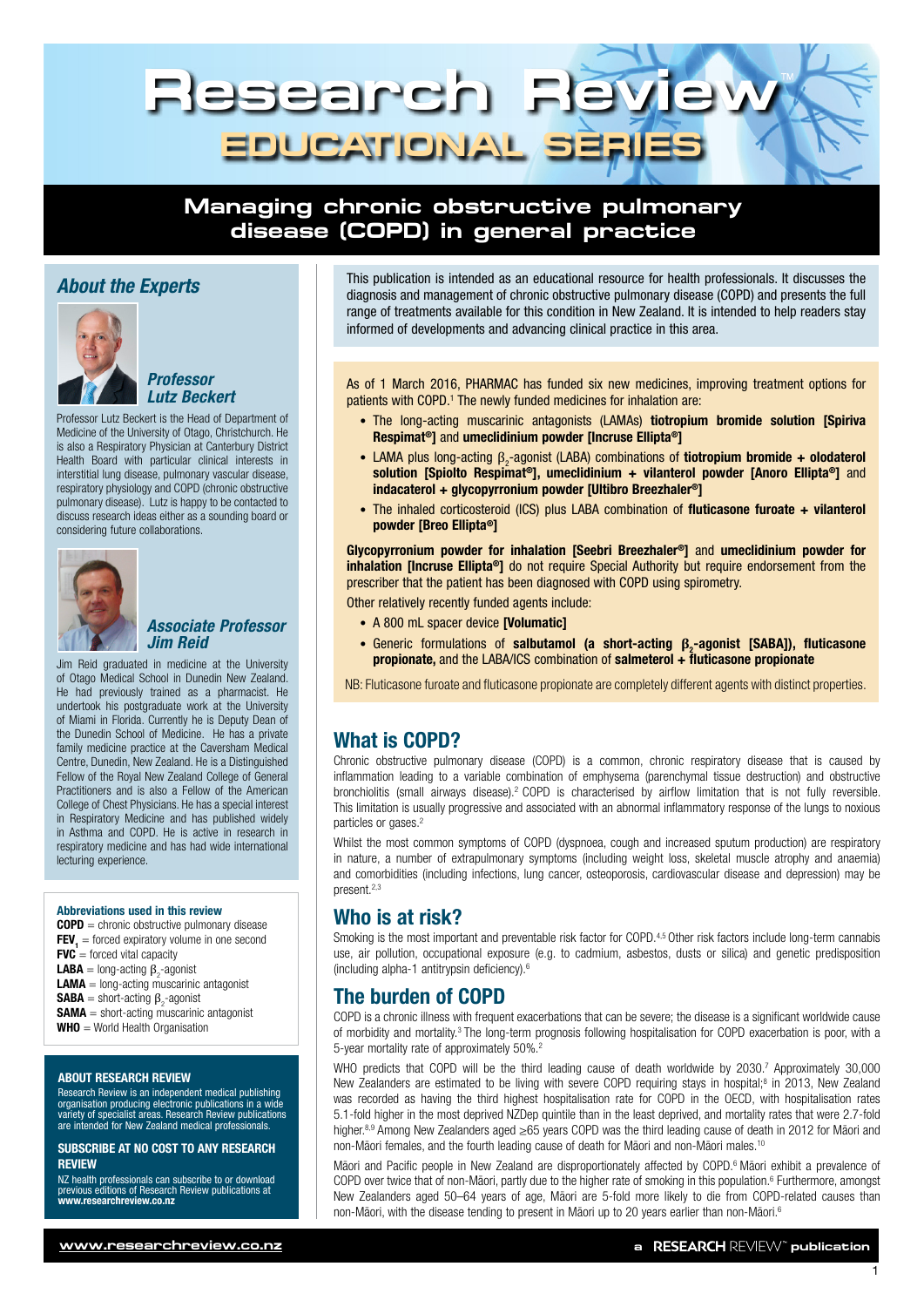# **Managing chronic obstructive pulmonary disease (COPD) in general practice**

# DIAGNOSING COPD

Of the estimated 200,000 adults in New Zealand with COPD, only 1 in 4 to 5 will have had the diagnosis confirmed.<sup>11</sup> By the time COPD is diagnosed, nearly 50% of lung function may already be lost.<sup>2</sup>

Assessment of COPD should involve review of the patient's level of symptoms, prediction of future risk of exacerbations, analysis of the severity of the spirometric abnormality and the identification of comorbidities.<sup>2</sup>

Other illnesses that may present with similar symptoms to COPD and which should be considered in the differential diagnosis include: asthma (see below), respiratory infection, alpha-1 antitrypsin deficiency and tuberculosis.6

Breathlessness can be easily quantified using the Modified Medical Research Council Dyspnoea Scale (see Table 1).4

Table 1: Modified Medical Research Council (mMRC) Dyspnoea scale for grading the severity of breathlessness during daily activities<sup>4</sup>

| Grade | <b>Symptom complex</b>                                                                                                                                            |
|-------|-------------------------------------------------------------------------------------------------------------------------------------------------------------------|
| 0     | I only get breathless with strenuous exercise                                                                                                                     |
| 1     | I get short of breath when hurrying on level ground or walking up a<br>slight hill                                                                                |
| 2     | On level ground, I walk slower than people of the same age because<br>of breathlessness, or I have to stop for breath when walking at my own<br>pace on the level |
| 3     | I stop for breath after walking about 100 metres or after a few minutes<br>on level ground                                                                        |
|       | I am too breathless to leave the house or I am breathless when dressing<br>or undressing                                                                          |
|       |                                                                                                                                                                   |

# Assessing lung function via spirometry

Spirometry is required to establish a clinical diagnosis of COPD and can be reliably performed in general practice with appropriate training; there are a number of accredited training courses in New Zealand.4,12 Peak expiratory flow rate is not useful for assessing COPD. Indications for spirometry include breathlessness, chronic or intermittent cough, frequent or unusual sputum production, relapsing acute infective bronchitis, and risk factors such as exposure to tobacco smoke, occupational dusts and chemicals, and a strong family history of COPD.4

The FEV<sub>1</sub> (forced expiratory volume in 1 second) and the FEV<sub>1</sub>/FVC (maximum volume of air exhaled forcefully following a maximal inspiration) ratio are reduced in patients with COPD. Patients with airways disease exhale less and slower than patients without airways disease (i.e. the FEV<sub>1</sub>/FVC ratio is less than the lower limit of normal – often less than 70%). A post-bronchodilator  $\text{FEV}_1/\text{FVC} < 0.7$  confirms the diagnosis of COPD.<sup>2</sup>

The volume of air exhaled in the first second compared to a reference population is used to estimate the severity of airflow obstruction (FEV<sub>1</sub>% predicted). Patients who exhale less than half of that of people of the same height, age and gender are considered to have severe airflow obstruction.

Information on spirometry training courses in New Zealand may be found at: [www.asthmafoundation.org.nz/](https://www.asthmafoundation.org.nz)

### Assessing disease severity

The Global Initiative for Chronic Obstructive Lung Disease (GOLD) system assesses the severity of airflow limitation, classifying patients with COPD into 1 of 4 categories, based on post-bronchodilator FEV<sub>1</sub> results.<sup>2</sup>

- **GOLD 1:** Mild:  $\text{FEV}_1 \geq 80\%$  predicted
- **GOLD 2:** Moderate:  $50\% \leq FEV$ <sub>1</sub> <80% predicted
- **GOLD 3:** Severe:  $30\%$   $\leq$ FEV<sub>1</sub>  $<$ 50% predicted
- **GOLD 4:** Very severe: FEV, <30% predicted

The frequency of exacerbations may increase with the severity of COPD but comorbidities including cardiovascular disease, skeletal muscle dysfunction, osteoporosis, metabolic syndrome, lung cancer, anxiety and depression, peripheral vascular disease and sleep apnoea may be found among all severity groups.13

The COPD Assessment Test (CAT: [http://www.catestonline.org](http://www.catestonline.org/english/index.htm)) is useful for determining the impact of COPD symptoms on wellbeing and daily life and for assessing progress with treatment

Combining results from the CAT and mMRC Questionnaire (Table 1) and the GOLD system, the GOLD rubric below was designed to assess risk and improve the management of COPD (Table 2).<sup>2</sup> It takes into consideration symptoms, airflow limitation and exacerbations, as follows:

#### Symptoms/Breathlessness:

| Fewer symptoms (mMRC $0-1$ or CAT $<$ 10)                                  | patient is $(A)$ or $(C)$ |
|----------------------------------------------------------------------------|---------------------------|
| More symptoms (mMRC $\geq$ 2 or CAT $\geq$ 10)                             | patient is $(B)$ or $(D)$ |
| <b>Airflow limitation:</b>                                                 |                           |
| Low risk (GOLD 1 or 2)                                                     | patient is (A) or (B)     |
| High risk (GOLD 3 or 4)                                                    | patient is (C) or (D)     |
| <b>Exacerbations:</b>                                                      |                           |
| Low risk: $\leq$ 1 per year <i>and</i> no hospitalisation for exacerbation | patient is (A) or (B)     |

High risk:  $\geq$ 2 per year *or*  $\geq$ 1 with hospitalisation **patient is (C) or (D)** 

#### Table 2: GOLD combined assessment of COPD<sup>2</sup>

When assessing risk, choose the **highest risk** according to GOLD grade or exacerbation history. (One or more hospitalisations for COPD exacerbations should be considered high risk).



Adapted from GOLD Global strategy for the diagnosis, management and prevention of COPD. (2016)

**C** High Risk  $\begin{array}{|c|c|c|c|c|}\n\hline\n\text{Less Symptoms} & \text{GOLD 3-4} & \geq 2 & & < 10 & 0-1\n\end{array}$ 

 $Mose Symptoms$  GOLD 3-4  $\ge$ 2  $\ge$ 10  $\ge$ 2

## Differentiating COPD from chronic asthma

D High Risk

Asthma and COPD are usually fairly easy to differentiate in the hospital setting but may be less easy to differentiate in general practice. Patient age has a significant imact on the differential diagnosis: in children and young adults, asthma is the most likely chronic airway disease after the exclusion of infection, while in individuals over 35 years of age, COPD is more likely.6 Many patients with asthma meet the diagnostic criteria for COPD, reflecting patients with asthma whose airways obstruction is not fully reversible. Pathologically, one of the main differences is that the inflammation in asthma is characterised by the presence of eosinophils and in COPD the inflammation is characterised by the presence of neutrophils; however, in overlap syndrome (see below) there is a mixed inflammatory pattern.2

A new concept of `treatable traits' in chronic airways diseases has recently been proposed, which would see less emphasis on the need to differentiate between asthma and COPD, and an aim to manage patients with airway disease based on the treatable traits present in each individual.<sup>14</sup> This may well be the way forward in managing such disease.

### Asthma-COPD overlap syndrome

Asthma and COPD may be present concurrently in some patients and this condition is referred to as Asthma-COPD overlap syndrome (ACOS). Patients with ACOS tend to experience more frequent exacerbations, more rapidly declining lung function and reduced quality of life than those with COPD alone.2 Referral to a respiratory specialist is recommended for these patients.6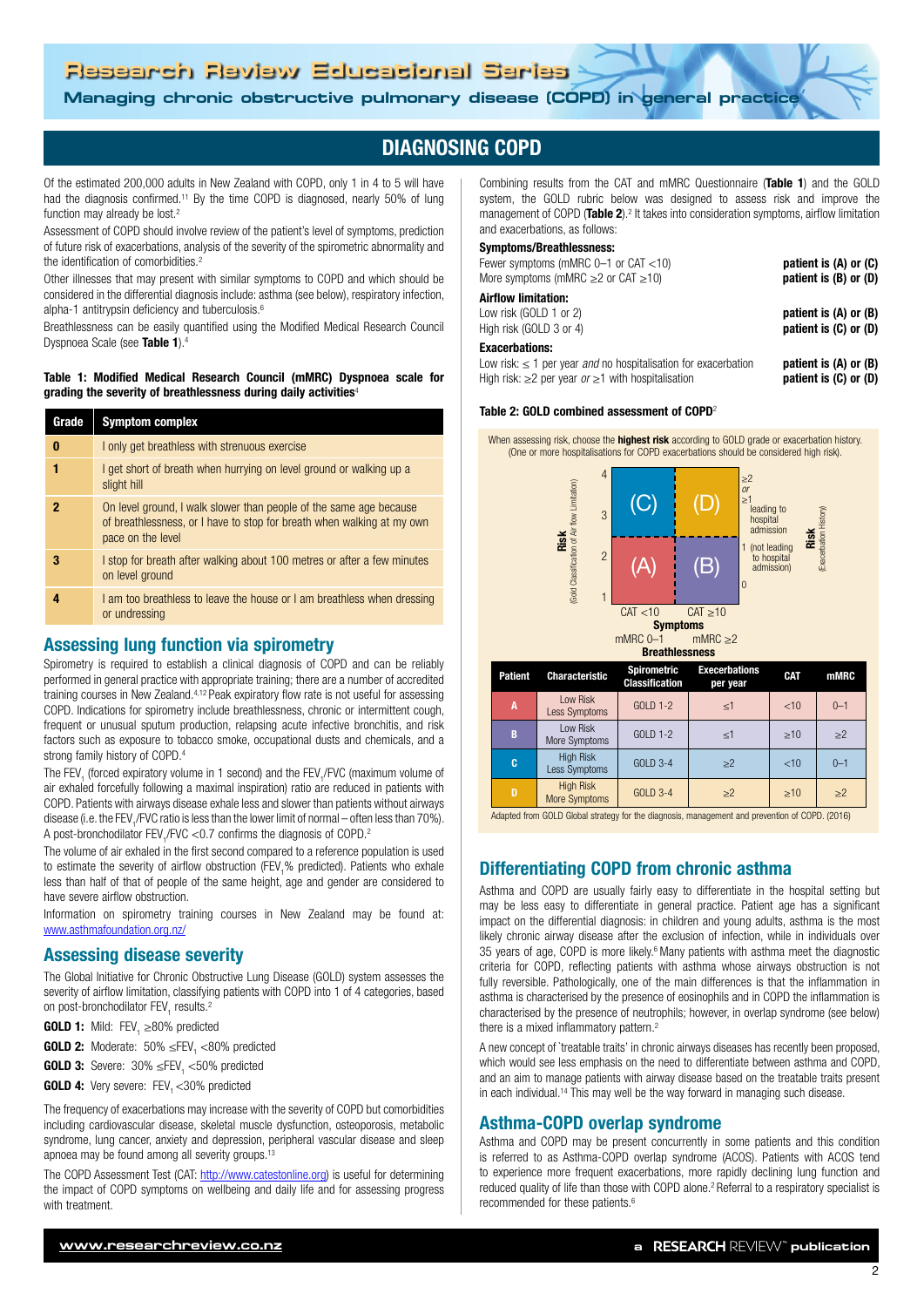# **Managing chronic obstructive pulmonary disease (COPD) in general practice Managing chronic obstructive pulmonary disease (COPD) in general practice**

## When to consider referral to a respiratory specialist

Australian and New Zealand guidelines for the management of COPD provide helpful guidance on which patients need specialist assessment.<sup>4</sup> Referral to a specialist respiratory outpatient service may occur at any stage of the disease. Indications for which consultation may be considered are listed in Table 3.

#### Table 3. Indication for considering referral to specialist respiratory outpatient services. Adapted from The COPD-X Plan.<sup>4</sup>

| <b>Reason</b>                                                                | <b>Purpose</b>                                                                                     |  |  |  |
|------------------------------------------------------------------------------|----------------------------------------------------------------------------------------------------|--|--|--|
| Diagnostic uncertainty and exclusion of<br>asthma                            | Establish diagnosis and optimise treatment<br>Check degree of reversibility of airflow obstruction |  |  |  |
| Unusual symptoms such as haemoptysis                                         | Investigate cause including exclusion of<br>malignancy                                             |  |  |  |
| Rapid decline in FEV,*                                                       | Optimise management                                                                                |  |  |  |
| Severe COPD                                                                  | Seek a second opinion                                                                              |  |  |  |
| Onset of cor pulmonale                                                       | Confirm diagnosis and optimise treatment                                                           |  |  |  |
| Assessment of home oxygen therapy:<br>ambulatory or long-term oxygen therapy | Optimise management, measure blood gases and<br>prescribe oxygen therapy                           |  |  |  |
| <b>Bullous lung disease</b>                                                  | Confirm diagnosis and refer to medical or surgical<br>units for bullectomy                         |  |  |  |
| $COPD < 40$ years of age                                                     | Establish diagnosis and exclude<br>alpha-1 antitrypsin deficiency                                  |  |  |  |
| Assessment for lung transplantation or<br>lung volume reduction surgery      | Identify criteria for referral to transplant centres                                               |  |  |  |
| Frequent chest infections                                                    | Rule out co-existing bronchiectasis                                                                |  |  |  |
| <b>Dysfunctional breathing</b>                                               | Establish diagnosis and refer for pharmacological<br>and non-pharmacological management            |  |  |  |

\*Importantly, a rapid decline in FEV<sub>1</sub> is not a prerequisite for COPD. An analysis of data from more than 2500 individuals in Denmark and the USA who participated in the Framingham Offspring Cohort (FOC), the Copenhagen City Heart Study (CCHS) and the Lovelace Smokers Cohort revealed that 52% of those who ultimately developed COPD had a low FEV<sub>1</sub> before the age of 40 years, but a normal decline in FEV<sub>1</sub> thereafter.<sup>15</sup> The other 48% of subjects who developed COPD had a normal FEV<sub>1</sub> before age 40 years and experienced a rapid decline in FEV<sub>1</sub> thereafter, despite similar smoking exposure. **Figure 1** shows the rate of decline in FEV<sub>1</sub> over time among 1622 participants in the FOC and 1242 participants in the CCHS who were aged <40 years at baseline and who underwent spirometry 10 to 27 years after joining their respective cohorts. The subjects were stratified into four trajectories according to lung function (FEV<sub>1</sub>  ${\geq}80\%$  or  ${<}80\%$  of the predicted value) at cohort inception and the presence or absence of COPD at the last study visit: trajectory 3 depicts those persons who developed COPD with normal baseline FEV<sub>1</sub> and a rapid decline in FEV<sub>1</sub> thereafter, with a mean decline of 53 ml per year; trajectory 4 depicts those who had FEV<sub>1</sub> <80% at baseline, and a significantly smaller subsequent decline in FEV<sub>1</sub> of 27 ml per year.



Figure 1: Distribution of FOC and CCHS participants into FEV<sub>,</sub> trajectories.<sup>15</sup>

# MANAGING COPD *– Non-Pharmacological Interventions*

COPD generally should be managed in general practice. However, in some cases, referral to a respiratory service may be appropriate.16

**Smoking cessation** is the single most important intervention (and the only one proven to improve disease outcome) and must be actively encouraged in patients with COPD.

Pulmonary rehabilitation, an exercise and education programme that aims to improve functional exercise capacity and quality of life, can reduce hospitalisations and when initiated early significantly reduces rates of re-hospitalisation in COPD.4 It is critical that rehabilitation be introduced early, before the patient is debilitated, and there is strong evidence that such intervention is very effective.<sup>17</sup> All patients with a diagnosis of COPD should have the opportunity to participate in a pulmonary rehabilitation programme. In areas where such a programme is not available, referral to a physiotherapist or exercise physiologist may be appropriate. Homebased pulmonary rehabilitation may be beneficial.<sup>18</sup>

Other non-pharmacological interventions such as physical activity, weight management and nutritional advice are extremely important factors in the management of COPD.15,19,20 Immunisation against influenza and pneumococcal infection also has proven efficacy in COPD patients and should be undertaken as per the Immunisation Handbook.<sup>21-24</sup>

# MANAGING COPD *– Pharmacological Interventions*

Pharmacological management of COPD should be based on an individualised assessment of current symptoms and future risks (see Table 2).<sup>2</sup> The goal of treatment is to relieve symptoms, improve exercise tolerance, improve health status, treat exacerbations, reduce mortality and prevent disease progression, with minimal side effects.<sup>2</sup> At present, there is no high-quality evidence to suggest that medications can modify the long-term decline in lung function in COPD.16,25 Treatment for stable COPD should be initiated according to GOLD class A, B, C or D as discussed in Table 2. Table 4 outlines the suitable treatment options.

#### Table 4: Treatment options in COPD according to GOLD A, B, C, or D class<sup>2</sup>

| GOLD<br>Class | Recommended<br>first choice            | <b>Alternative choice</b>                                                                                                               |                                                                                      |
|---------------|----------------------------------------|-----------------------------------------------------------------------------------------------------------------------------------------|--------------------------------------------------------------------------------------|
| A             | SAMA prn<br>or<br>SABA prn             | I AMA<br>or<br>I ABA<br>or<br>$SABA + SAMA$                                                                                             | Theophylline                                                                         |
| B             | I AMA<br><b>or</b><br>I ABA            | $IAMA + IABA$                                                                                                                           | SABA +/or SAMA<br>Theophylline                                                       |
| c             | $ICS + LABA$<br>or<br><b>I AMA</b>     | $IAMA + IABA$<br>or<br>$LAMA + PDE-4$ inhibitor<br>nr<br>$I$ ABA + PDF-4 inhibitor                                                      | $SABA +/or SAMA$<br>Theophylline                                                     |
| D             | $ICS + IABA$<br>$+$ /or<br><b>LAMA</b> | $ICS + LABA + LAMA$<br>$\alpha$ r<br>$ICS + LABA + PDF-4$<br>inhibitor<br>or<br>$LAMA + LABA$<br>$\Omega$ r<br>$LAMA + PDE-4$ inhibitor | N-acetylcysteine*<br>$SABA +/or$ SAMA<br>Theophylline $+$<br>$ICS + IABA +$<br>I AMA |

SAMA = short-acting muscarinic antagonist;  $SABA = short\text{-}acting \beta_2\text{-}agonist; LAMA$ = long-acting muscarinic antagonist; LABA = long-acting  $\beta_2$ -agonist; ICS = inhaled corticosteroid; PDE-4 = phosphodiesterase-4; prn = as needed.

\* N-acetylcysteine is available in New Zealand but is not funded. Prof. Beckert uses N-acetylcysteine about once every 2 years in patients who are highly motivated and who have the main complaint of secretions that they cannot clear. Evidence suggests that long-term use of N-acetylcysteine 600 mg twice daily can prevent exacerbations, especially in moderately-severe disease.26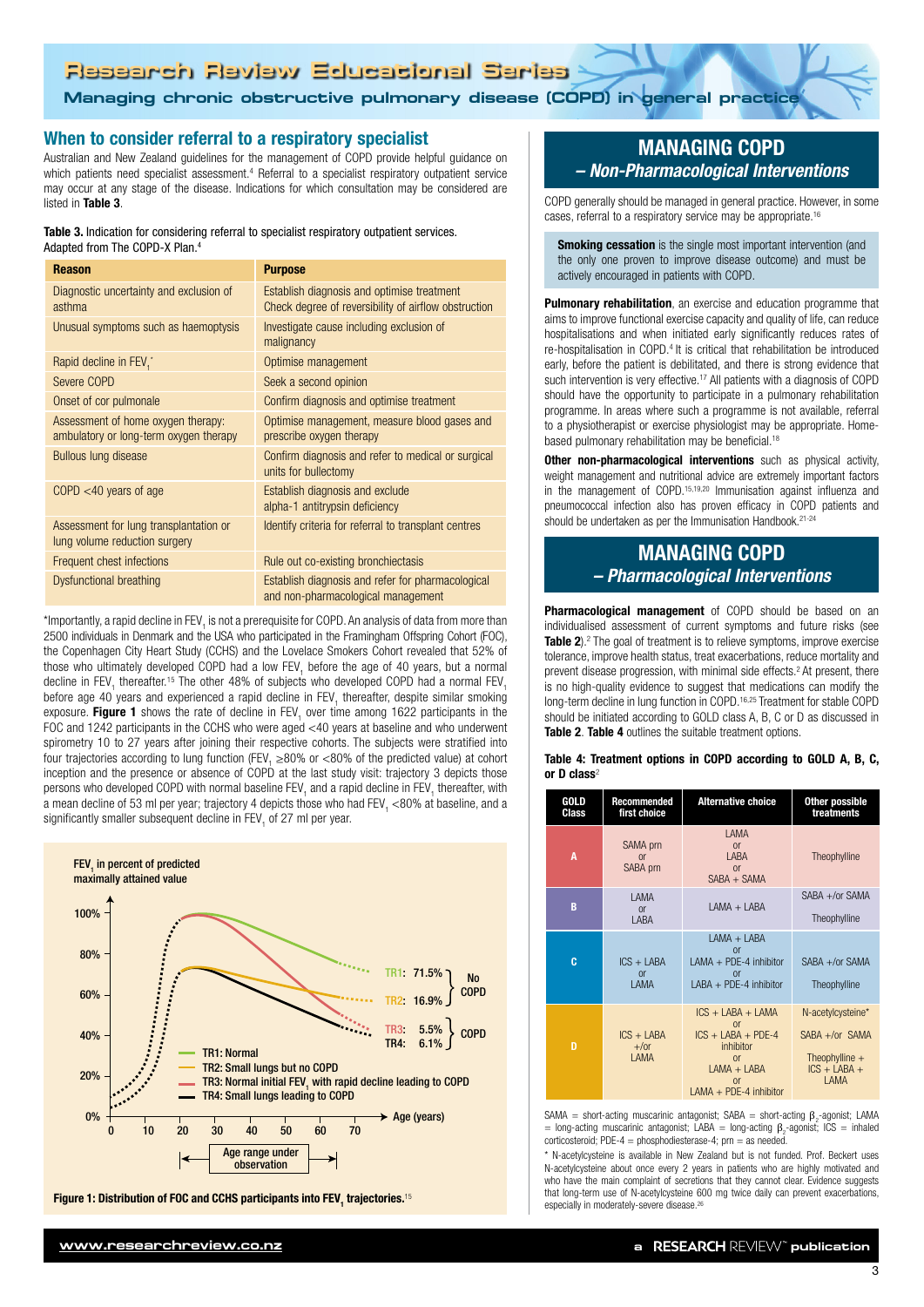**Managing chronic obstructive pulmonary disease (COPD) in general practice**

### Bronchodilators

Inhaled bronchodilators are central to the treatment of COPD.<sup>27</sup> The existing drug classes,  $\beta_2$ -agonists and muscarinic receptor antagonists (anticholinergics), increase respiratory skeletal muscle activity and improve ventilator mechanics by relaxing smooth muscle tone.<sup>27</sup> The aim of treatment with bronchodilators is to alleviate bronchial obstruction and airflow limitation, as well as air trapping, thus making it easier for patients to breathe.27,28 The GOLD guidelines state that the choice of bronchodilator should be based on the availability of the agents, and the patient's symptom relief and side effects.<sup>2</sup>

**Table 5** lists the subsidised inhaled bronchodilators available in New Zealand for patients with stable COPD. The newly funded medicines are depicted in bold. Medicines only partially subsidised are indicated.

### Inhaled corticosteroids

There is growing concern that inhaled corticosteroids may increase the risk of pneumonia and other respiratory comorbidities in some patients.27,29-31 The risk/benefit of corticosteroids in COPD needs to be weighed up on a case by case basis.<sup>6,16</sup>

There is evidence that inhaled corticosteroids are more effective in patients who experience frequent exacerbations with chronic bronchitis predominance and in those with overlap between COPD and asthma.32 The subsidised inhaled corticosteroids available in New Zealand for patients with stable COPD are listed in Table 5.

Current guidelines recommend a stepwise approach to management based on disease severity (see Table 4 for an outline of the suitable treatment options for COPD in GOLD class A, B, C, or D).<sup>2,4</sup> Treatment must be individualised to the patient and care should be taken not to duplicate medicine classes whenever changes to treatment are made.16

# Combination inhalers

Combination inhalers allow treatment with the convenience of a single delivery system, which is expected to aid adherence.<sup>33</sup> Combination therapies in COPD have proven efficacy over the individual components.33 The subsidised combination inhalers available in New Zealand for treating COPD are listed in Table 5.

## **Antibiotics**

Reserve the use of antibiotics for treating infections and acute exacerbations of COPD.<sup>2</sup> In such cases, a 5–10 day course of antibiotics is recommended (suitable antibiotics include amoxicillin 500 mg thrice daily or doxycycline 100 mg twice daily).4 Antibiotic prophylaxis or continuous use is not recommended.16 Sputum culture is not recommended as being necessary, unless the patient does not respond to treatment.

# **Theophylline**

Theophylline is now rarely used in COPD; however, it is a useful agent when there are no other viable options. The agent should be reserved for patients with difficult-to-control symptoms in spite of standard treatment or where inhalation therapy is not suitable.16 Theophylline is difficult to use; to avoid side effects (principally nausea), a `start low go slow' principle should apply. It is important to monitor blood levels, especially in patients with renal impairment.

### Oral corticosteroids

A 5-day course of oral corticosteroid (e.g. prednisone 40 mg once daily in the morning for moderate to severe exacerbations) has been shown to reduce the severity of COPD exacerbations and improve recovery time.4 Long-term corticosteroid therapy should not be used in COPD.4 In patients who are not steroid-dependent it is not necessary to taper the steroids in courses of up to 10 days.

# A STEPWISE APPROACH TO PHARMACOLOGICAL TREATMENT

### Advanced COPD

Initiating advanced care planning in patients with COPD is not easy, as most patients have lived with respiratory symptoms all their life; they see themselves living with, and not dying of, COPD.<sup>34</sup> New Zealand research suggests that patients identify six recurring transition points, when it may be possible to engage in an discussion about end-of-life and focus on palliating symptoms of anxiety and breathlessness, utilising integrated services offered by allied health, palliative care and respiratory medicine (see Fig. 2).<sup>35</sup>



Figure 2. Trajectory of COPD depicting six milestones or transition points of deteriorating illness<sup>35</sup>

# Ongoing care for patients with COPD

- All natients with COPD should have a written management/action plan detailing which bronchodilator to use and when to increase it, when to start antibiotics and corticosteroids and when to seek medical help
- It is essential that patients be educated to identify and treat COPD exacerbations early, as a delay of more than 24 hours doubles the likelihood of hospital admission<sup>4</sup>
- It is also prudent to check inhalation device and spacer usage at each visit, as up to 90% of patients do not use their devices correctly<sup>36</sup>
- Patients may benefit from patient support groups
- Ideally, COPD patients should be reassessed at least annually.<sup>4</sup> Assessment should include an analysis of severity based on symptoms and exacerbations, and on lung function (see Table 2).4,6,16

# Managing exacerbations

Prompt treatment of exacerbations is of utmost importance. Good evidence indicates that treatment of an exacerbation within the first 24 hours is associated with a 30% decrease in hospitalisation. Management includes:<sup>16</sup>

Remember to check device usage technique at each visit.<sup>4</sup>

- Use increased doses of inhaled bronchodilators (e.g. salbutamol 400–800 mcg every 3 to 4 hours). If dosing every 3 hours does not bring relief, advise the patient to seek medical advice
- • A 5-day course of oral corticosteroid, e.g. prednisone, if a moderate to severe exacerbation
- A 5-day course of oral antibiotics, but only if there are signs of chest infection
- • Increase bronchodilators

## Hospital admission

Hospitalisation may be required for patients experiencing an exacerbation who exhibit:4

- A significant increase in the intensity of symptoms
- Dyspnoea that is affecting their ability to sleep or eat
- An inability to cope at home
- An inadequate response to community-based treatments
- Features suggestive of respiratory failure, i.e. confusion, drowsiness, restlessness, and cyanosis
- New-onset arrhythmia
- SpO<sub>2</sub> <92% on pulse oximetry if previously higher
- Deteriorating cor pulmonale

Patients exhibiting hypoxaemia during a COPD exacerbation may require controlled oxygen delivered at a rate of 0.5–2.0 L/min.4 Following discharge from hospital, it is recommended that the patient be followed-up by the primary care team within 7 days.<sup>16</sup>

4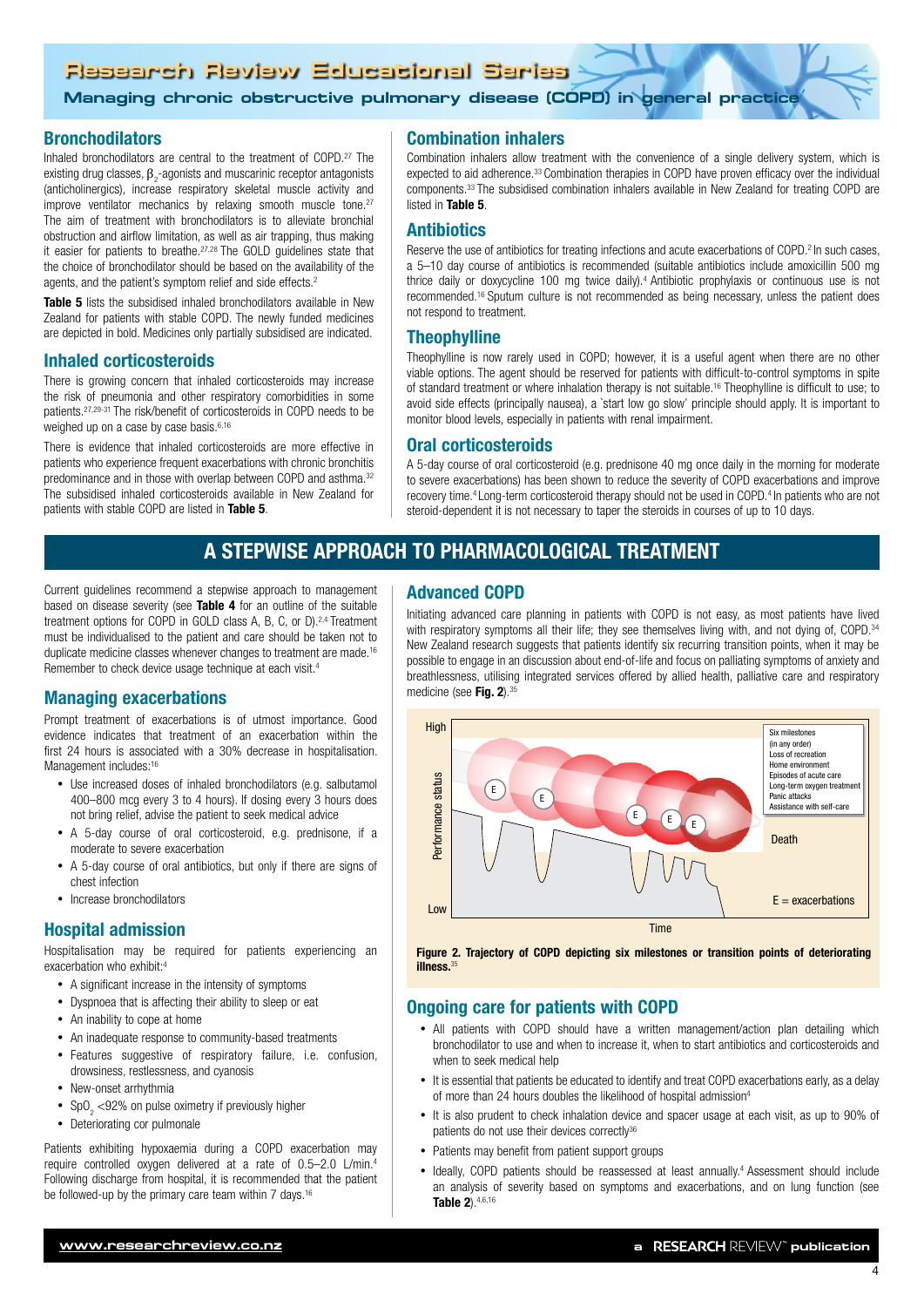# **Managing chronic obstructive pulmonary disease (COPD) in general practice Managing chronic obstructive pulmonary disease (COPD) in general practice**

Table 5. Subsidised inhaled medications for the treatment of stable COPD in New Zealand<sup>1</sup>*,*16,37,38 The newly funded medicines are highlighted in bold.

|                                                 |  | <b>Agent</b>                                    | <b>Trade name</b>                         | <b>Dose</b>                                                                           | <b>Frequency</b>                     | The newly funded medicines are ingringited in bold<br>Subsidised inhaler device        | <b>Subsidy</b>                                                                                      |
|-------------------------------------------------|--|-------------------------------------------------|-------------------------------------------|---------------------------------------------------------------------------------------|--------------------------------------|----------------------------------------------------------------------------------------|-----------------------------------------------------------------------------------------------------|
| <b>SABAs</b>                                    |  | Salbutamol                                      | Respigen; SalAir; Ventolin                | 100-200 mcg (1 to 2 puffs of 100 mcg)<br>Max dose: 200 mcg, four times daily          | As needed, up to<br>four times daily | MDI - spacer recommended                                                               | Fully subsidised<br>without restriction<br>except for Ventolin,<br>which is partially<br>subsidised |
|                                                 |  | Terbutaline                                     | <b>Bricanyl Turbuhaler</b>                | $250-500$ mcg (1 to 2 inhalations of 250 mcg)<br>Max single dose: 1.5 mg              | As needed                            | DPI breath-activated device                                                            | Fully subsidised                                                                                    |
| <b>SAMAS</b>                                    |  | <i>Ipratropium</i><br>bromide                   | Atrovent                                  | 40 mcg<br>Max single dose: 80 mcg                                                     | Four times daily                     | MDI - spacer recommended                                                               | Fully subsidised                                                                                    |
|                                                 |  | <i>Ipratropium</i><br>bromide $+$<br>salbutamol | Duolin HFA                                | $20 + 100$ mcg<br>Two puffs<br>Max dose: 12 puffs in 24 hrs                           | Four times daily                     | $MDI - spacer$ recommended                                                             | Fully subsidised                                                                                    |
|                                                 |  | Formoterol<br>fumarate                          | Foradil;<br>Oxis Turbuhaler               | $12-24$ mcg<br>Max single dose: up to 24 mcg                                          | Once or twice<br>daily               | DPI breath-activated device;<br>breath-activated device with<br>each dose in a capsule | Partially subsidised                                                                                |
|                                                 |  | Indacaterol                                     | Onbrez Breezhaler                         | 150-300 mcg<br>Max dose: 300 mcg daily                                                | Once daily                           | DPI breath-activated device with<br>each dose contained in a capsule                   | Fully subsidised                                                                                    |
| <b>LABAS</b>                                    |  | Salmeterol                                      | Serevent Accuhaler                        | 25-50 mcg (1 to 2 puffs of 25 mcg)<br>Max dose: 50 mcg, twice daily                   | Twice daily                          | DPI breath-activated device<br>with each dose contained in a<br>disc of eight doses    | Fully subsidised                                                                                    |
|                                                 |  |                                                 | Meterol; Serevent                         | 25-50 mcg (1 to 2 puffs of 25 mcg)<br>Max dose: 50 mcg, twice daily                   | Twice daily                          | <b>MDI</b>                                                                             | Fully subsidised                                                                                    |
|                                                 |  | Glycopyrronium                                  | Seebri Breezhaler                         | Powder: 50 mcg                                                                        | Once daily                           | DPI breath-activated device<br>with each dose contained in a<br>capsule                | Fully subsidised with<br>written endorsement                                                        |
| <b>LAMAS</b>                                    |  | <b>Tiotropium</b>                               | Spiriva HandiHaler                        | Powder: 18 mcg                                                                        | Once daily                           | DPI breath-activated device with<br>each dose contained in a capsule                   | Fully subsidised with<br><b>Special Authority</b>                                                   |
|                                                 |  |                                                 | Spiriva Respimat                          | Solution: 2.5 mcg<br>Two puffs once daily at the same time each day                   | Once daily                           | <b>MDI: Solution in a cartridge</b><br>delivered as a soft mist                        | <b>Fully subsidised with</b><br><b>Special Authority</b>                                            |
|                                                 |  | <b>Umeclidinium</b>                             | <b>Incruse Ellipta</b>                    | 62.5 mcg<br>One inhalation once daily                                                 | <b>Once daily</b>                    | DPI breath-activated device                                                            | <b>Fully subsidised with</b><br>written endorsement                                                 |
|                                                 |  | Glycopyrronium<br>+ indacaterol                 | <b>Ultibro Breezhaler</b>                 | $50 + 110$ mcg<br>One puff once daily                                                 | Once daily                           | DPI breath-activated device                                                            | <b>Fully subsidised with</b><br><b>Special Authority</b>                                            |
| <b>LAMA plus LABA</b><br>combinations           |  | Tiotropium +<br>olodaterol                      | <b>Spiolto Respimat</b>                   | $2.5 \text{ mcg} + 2.5 \text{ mcg}$<br>Two puffs once daily at the same time each day | <b>Once daily</b>                    | <b>MDI Solution in a cartridge</b><br>delivered as a soft mist                         | <b>Fully subsidised with</b><br><b>Special Authority</b>                                            |
|                                                 |  | Umeclidinium +<br>vilanterol                    | <b>Anoro Ellipta</b>                      | $62.5 + 25$ mcg<br>One inhalation at the same time each day                           | Once daily                           | DPI breath-activated device                                                            | <b>Fully subsidised with</b><br><b>Special Authority</b>                                            |
|                                                 |  | Beclomethasone                                  | Beclazone; Qvar                           | Max dose: 1000 mcg per day                                                            | Twice daily                          | <b>MDI</b>                                                                             | Fully subsidised                                                                                    |
| <b>Corticosteroids</b>                          |  | Budesonide                                      | Pulmicort<br><b>Budenocort</b>            | 100-800 mcg<br>Max dose: 800 mcg twice daily                                          | Twice daily                          | <b>DPI</b>                                                                             | Fully subsidised                                                                                    |
|                                                 |  | Fluticasone<br>propionate                       | Flixotide; Flixotide<br>Accuhaler; Floair | 100-500 mcg<br>Max dose: 1 mg twice daily                                             | Twice daily                          | MDI, DPI                                                                               | Fully subsidised                                                                                    |
| <b>Corticosteroid plus LABA</b><br>combinations |  | Budesonide $+$<br>formoterol                    | <b>Symbicort Turbuhaler</b>               | $200 + 6$ mcg<br>Two puffs<br>Max dose: 4 puffs daily                                 | Twice daily                          | DPI breath-activated device                                                            | Fully subsidised                                                                                    |
|                                                 |  |                                                 |                                           | $400 + 12$ mcg<br>One puff<br>Max dose: 2 puffs daily                                 | Once daily                           | DPI breath-activated device                                                            | <b>Fully subsidised</b>                                                                             |
|                                                 |  |                                                 | Vannair                                   | $200 + 6$ mcg<br>Two puffs<br>Max dose: 4 puffs daily                                 | Twice daily                          | <b>MDI</b>                                                                             | Fully subsidised                                                                                    |
|                                                 |  | Fluticasone<br>propionate $+$<br>salmeterol     | Seretide; Rexair                          | $125 + 25$ mcg<br>Two puffs                                                           | Twice daily                          | MDI - spacer recommended                                                               | <b>Fully subsidised</b>                                                                             |
|                                                 |  |                                                 | Seretide Accuhaler                        | $250 + 50$ mcg<br>One puff<br>Max dose: $500 + 50$ mcg twice daily                    | <b>Twice daily</b>                   | DPI breath-activated<br>[Accuhaler]                                                    |                                                                                                     |
|                                                 |  | <b>Fluticasone</b><br>furoate $+$<br>vilanterol | <b>Breo Ellipta</b>                       | $100 + 25$ mcg<br><b>One inhalation</b>                                               | <b>Once daily</b>                    | <b>DPI</b> breath-activated                                                            | <b>Fully subsidised</b>                                                                             |

SABA = short-acting  $\beta_2$  agonist; SAMA = short-acting muscarinic antagonist; LABA = long-acting  $\beta_2$  agonist; LAMA = long-acting muscarinic antagonist; mo seriang muscarinic antagonist; more microgram; max = maximum;